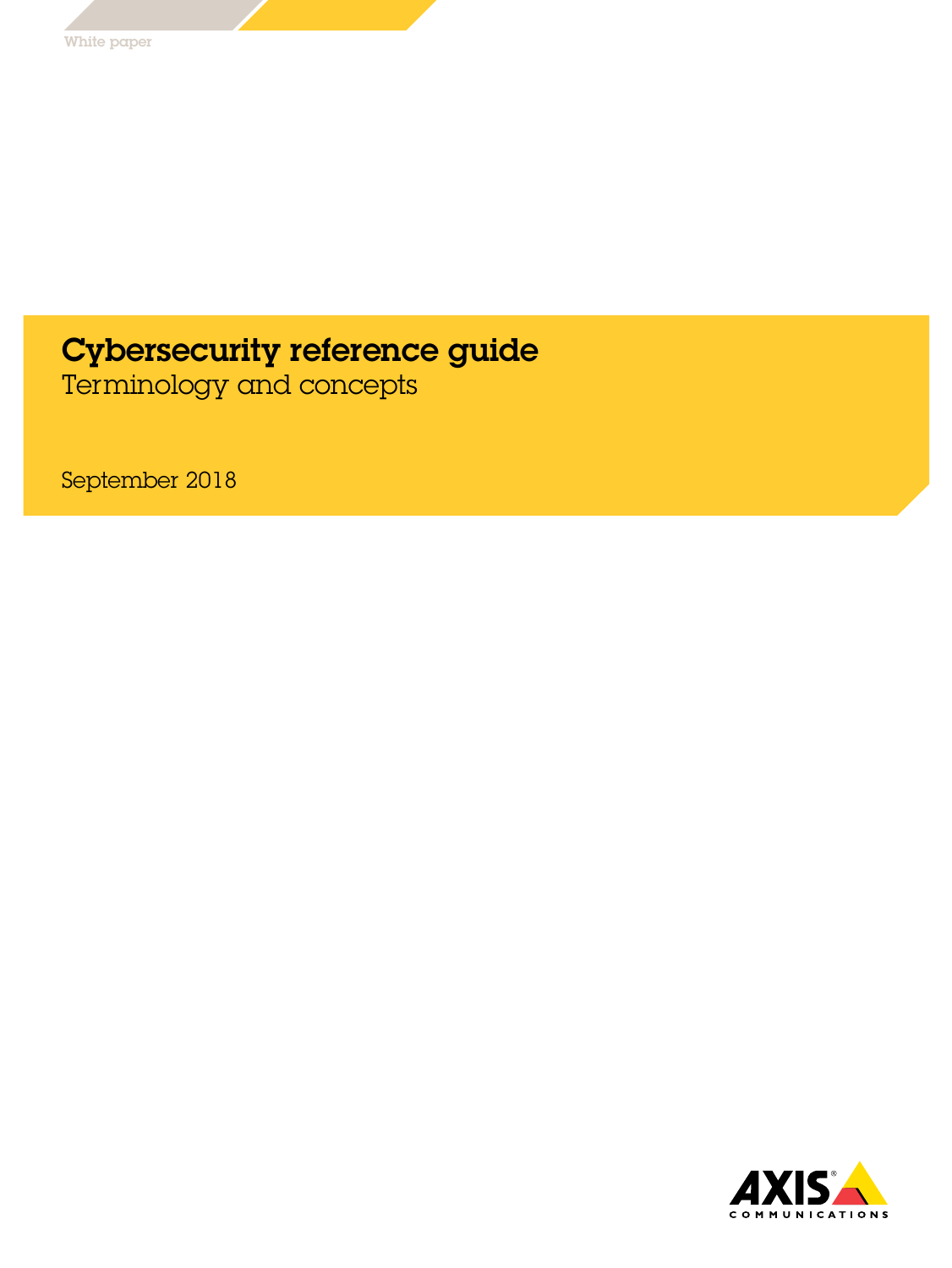# Table of contents

| <b>PART ONE - TERMINOLOGY</b> |                                        | 3  |
|-------------------------------|----------------------------------------|----|
| 1.                            | <b>Definition of Cybersecurity</b>     | 3  |
| 2.                            | Terminology map                        | 3  |
| 3.                            | <b>Risk</b>                            | 3  |
| 4.                            | <b>Assets and resources</b>            | 4  |
| 5.                            | <b>Threat</b>                          | 5  |
|                               | 6. Vulnerability                       | 5  |
| 7.                            | <b>Security controls</b>               | 6  |
| 8.                            | <b>Policy</b>                          | 6  |
| 9.                            | Other common terminologies             | 6  |
| <b>PART TWO - CONCEPTS</b>    |                                        | 7  |
|                               | 10. Threat modeling                    | 7  |
|                               | 11. Common adversaries                 | 7  |
|                               | 12. Common organization types          | 8  |
|                               | 13. Risk assessment                    | 9  |
|                               | 14. Asset assessment                   | 9  |
|                               | 15. Policies and processes             | 10 |
|                               | 16. Common risk reduction controls     | 10 |
|                               | 17. Network encryption                 | 11 |
|                               | 18. IEEE 802.1X Network Access Control | 12 |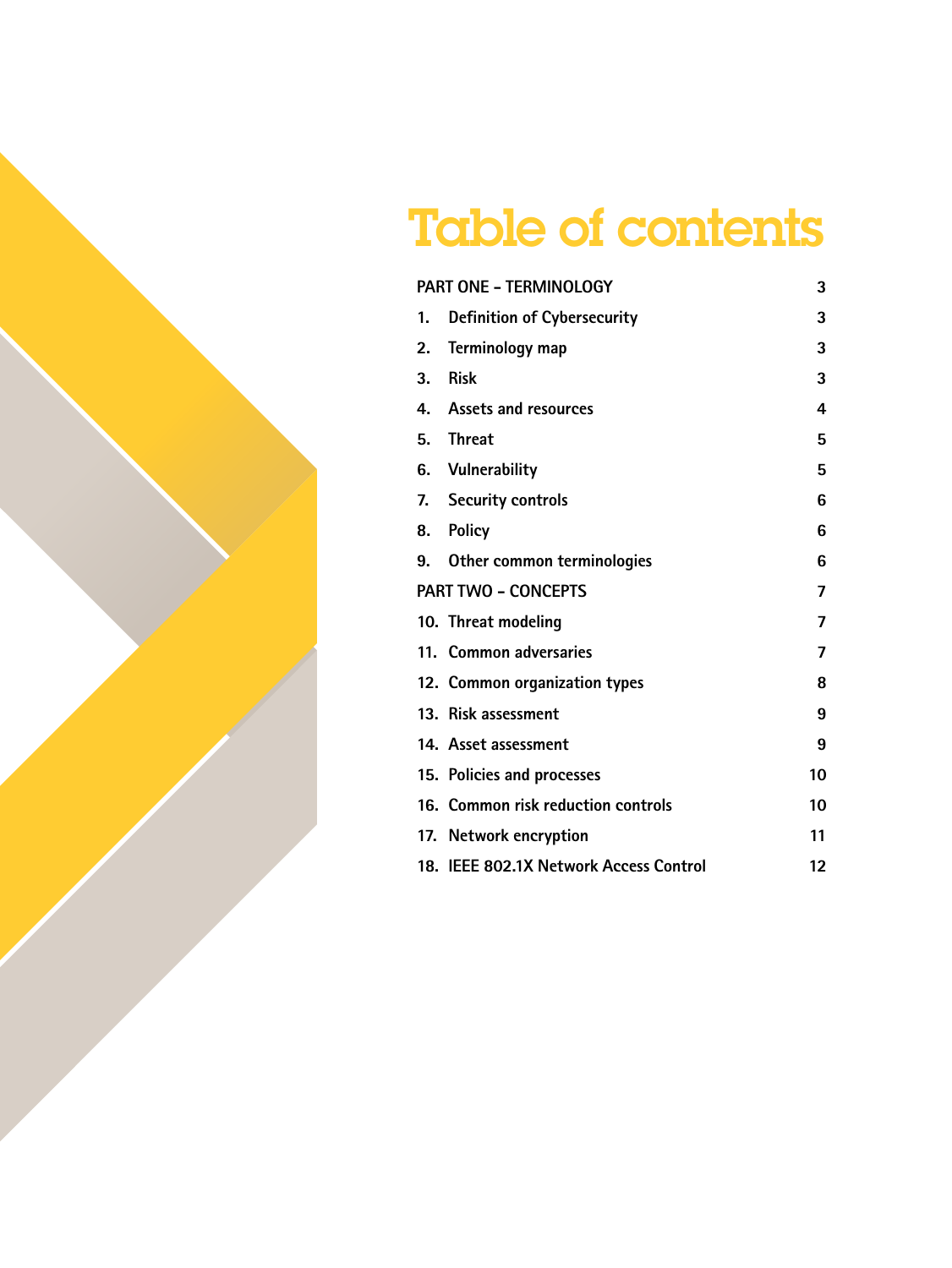This document describes common cybersecurity terms and concepts. It is intended to serve as a reference for all cybersecurity related documents and literature produced by Axis Communications. The purpose of this is to provide individuals and organizations that want to understand the fundamentals of cybersecurity, with a focus on physical security systems. The content is based on simplified descriptions, models and structures.

# PART ONE: TERMINOLOGY

# 1. Definition of Cybersecurity

There are several definitions of cybersecurity. Wikipedia's description refers to Computer Security:

*Computer security, also known as cybersecurity or IT security, is the protection of computer systems from the theft or damage to the hardware, software or the information on them, as well as from disruption or misdirection of the services they provide.*

# 2. Terminology map

This terminology map shows the relationships of specific cybersecurity key terms that are discussed in this document.



#### 3. Risk

Cybersecurity is about managing risks over a longer period of time. While risks can be mitigated, it is very rare that they can be completely eliminated. Sometimes people confuse the terms: risk, threat, vulnerability, negative impact or asset.

RFC 2828 Internet Security Glossary defines risk as *an expectation of loss expressed as the* **probability** *that a particular threat will exploit a particular vulnerability with a particular harmful result.* 

A shorthand version to determine risk is:

Risk = Probability x Impact

This formula is used to prioritize risks. The RFC definition includes the term "particular" for threat, vulnerability and harmful result. Each threat should be looked at individually, starting with the one that is most plausible and having the highest negative impact.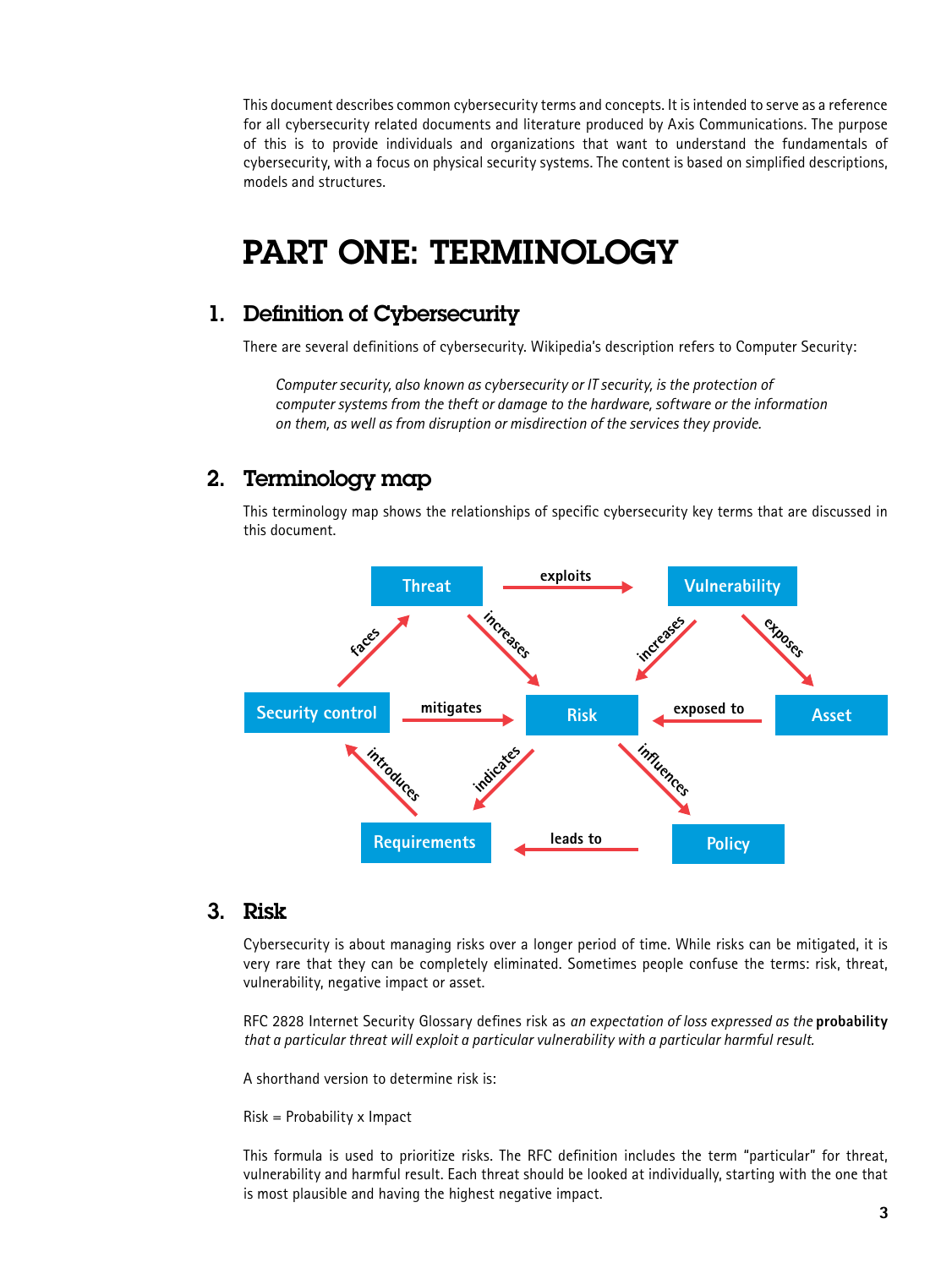A challenge when discussing risk is the probability factor. Things may happen or they may not. The probability of an adversary exploiting a vulnerability is often determined by a how easy the vulnerability is to exploit (exposure) and the potential benefit for the adversary to exploit it.

It is possible to plot risks with these two dimensions: use the probability that a risk will occur as one axis and the impact of the risk, if it occurs, on the other lets. This gives a clear view of the potential impact and priority that you need to give to each risk.



**Attack value = Attack benefits – Attack cost**

Applying protection measures will increase the attack cost and thus reduce the probability. The attack cost relates to how much time, resources, skill and sophistication are needed for the attack to be successful. The risk of getting caught or other negative consequences is also part of the attack cost.

# 4. Assets and resources

While physical protection focuses on protecting people and physical objects, cybersecurity protection focuses on protecting data assets and computer resources. There are three main areas:

- **> Confidentiality:** disclosure of information or resource
- **> Integrity:** destruction or altering of information or resource
- **> Availability:** accessibility to information and resources

These areas are also referred to as the CIA triad. While those working with Operation Technology (OT) will often prioritize availability, their Information Technology (IT) colleagues will often prioritize confidentiality. Finding the right balance between these two is often challenging.

Assets and resources need to be classified in order to determine adequate protection levels. Not all data assets and computer resources are equal in terms of the negative impact. But they are often classified as follows:

- **> Public:** the asset is targeting a public consumer. Or, the negative impact is limited if disclosed to the public.
- **> Private:** the asset is privileged to a specific/selected group. Typically, the negative impact is limited to within a specific organization such as company or family.
- **> Restricted:** the asset is privileged to selected individuals within an organization.
- **>**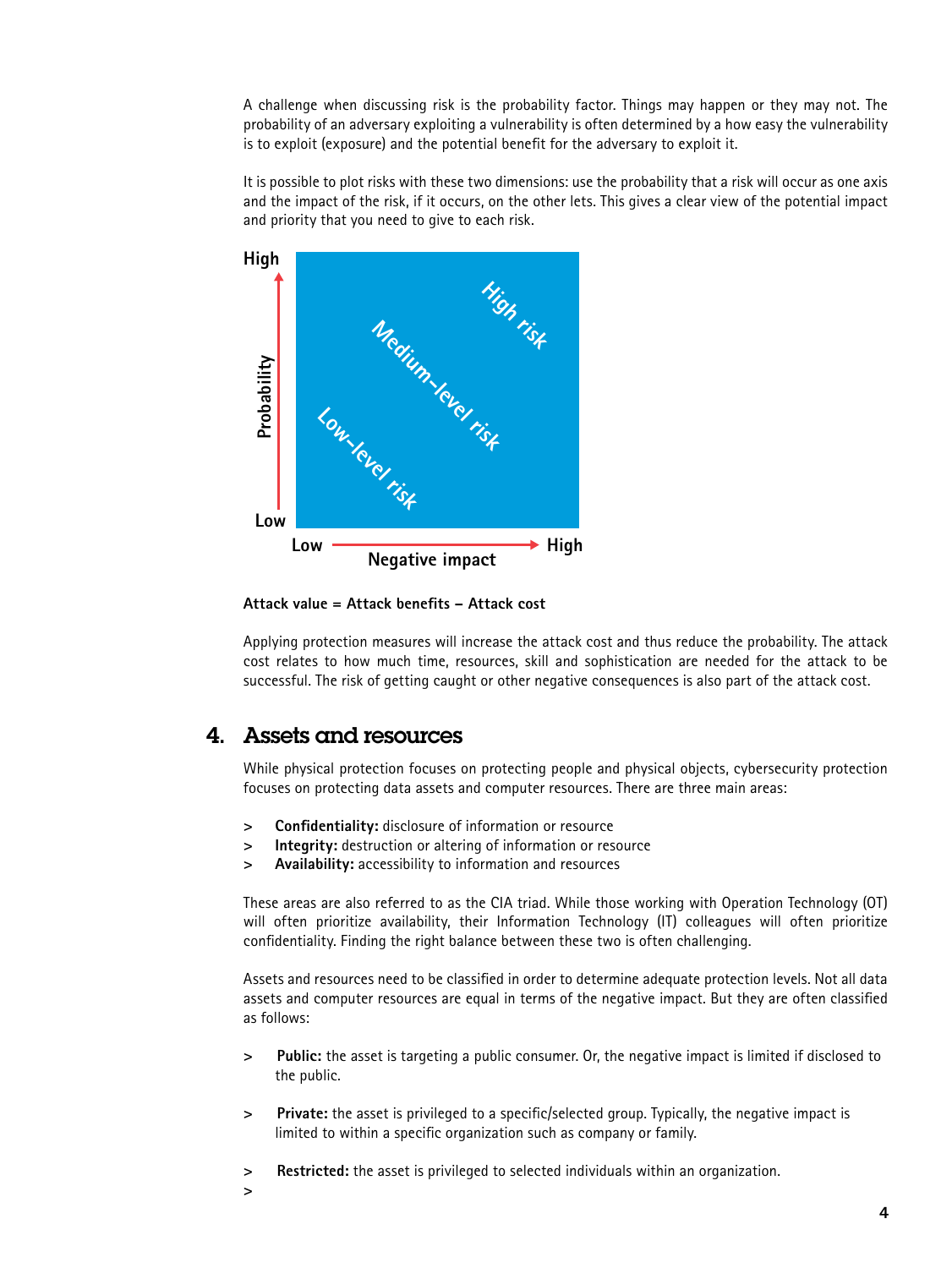Live video in a video system could be classified as public, which refers to both the general public as well as the public within an organization. But in most cases. Live video is classified as private, which means it is only accessible to a specific organizational unit. In most cases, recorded video is classified as restricted as there may be scenes that could be very sensitive. Credentials and device or system configurations should always be classified as restricted.

Estimating the potential negative impact on each asset types is complex. In many cases the estimations are subjective and the impact analysis is often underestimated. Using the ISO 27000 impact model and designation types — i.e. Limited, Serious, Severe or Catastrophic — can help you get a quick overview to help you prioritize. It provides a simple way to establish a more exacting value to base the estimation on the amount of time it would take to recover from a negative impact, namely:

- **> Limited** = from hours to days
- **> Serious** = from days to weeks
- **> Severe** = from weeks to months
- **> Catastrophic** = from months to years, if at all

# 5. Threat

A threat can be defined as anything that can compromise or cause harm to your assets or resource. In general, people tend to associate cyber threats with malicious hackers and malware. In reality, negative impact often occurs due to accidents, unintentionally misuse or hardware failure.

IBM's 2014 Cyber security Intelligence Index concluded that more than 95% of all successful breaches could be attributed to three factors:

- **>** Human errors
- **>** Poorly configured systems
- **>** Poorly maintained systems

These factors typically result from of a lack of adequate policies, undefined responsibilities and limited organizational awareness.

# 6. Vulnerability

Vulnerabilities provide opportunities for adversaries to attack or gain access to a system. They can result from flaws, features or human errors. Malicious attackers may look to exploit any known vulnerabilities, often combining one or more.

You need to consider both probability and potential negative impact in order to determine the risk of a vulnerability. The risk of vulnerability may be classified low if there is a low probability and/or have limited negative impact.

*Example: The risk of a vulnerability in a web server may be classified as severe on a public web server for an enterprise business portal. The risk of the same vulnerability may be classified as limited for a camera deployed on a local protected network due to the reduced exposure.*

A device Application Programming Interface (API) and software services may have flaws that can be exploited in an attack. No vendor can ever guarantee that products have no flaws. If the flaws are known, the risks may be mitigated though compensating security control measures. If an attacker discovers unknown flaws, on the other hand, zero-day exploits may occur, not giving the victim any time to protect the system.

In cybersecurity, the Common Vulnerability Scoring System (CVSS) is one way to classify severity of a software vulnerability. It's a formula that looks at how easy it is to exploit and what the negative impact may be. The score is a value between 0-10, with 10 representing the greatest severity. You will often find CVSS number in published Common Vulnerability and Exposure (CVE) reports.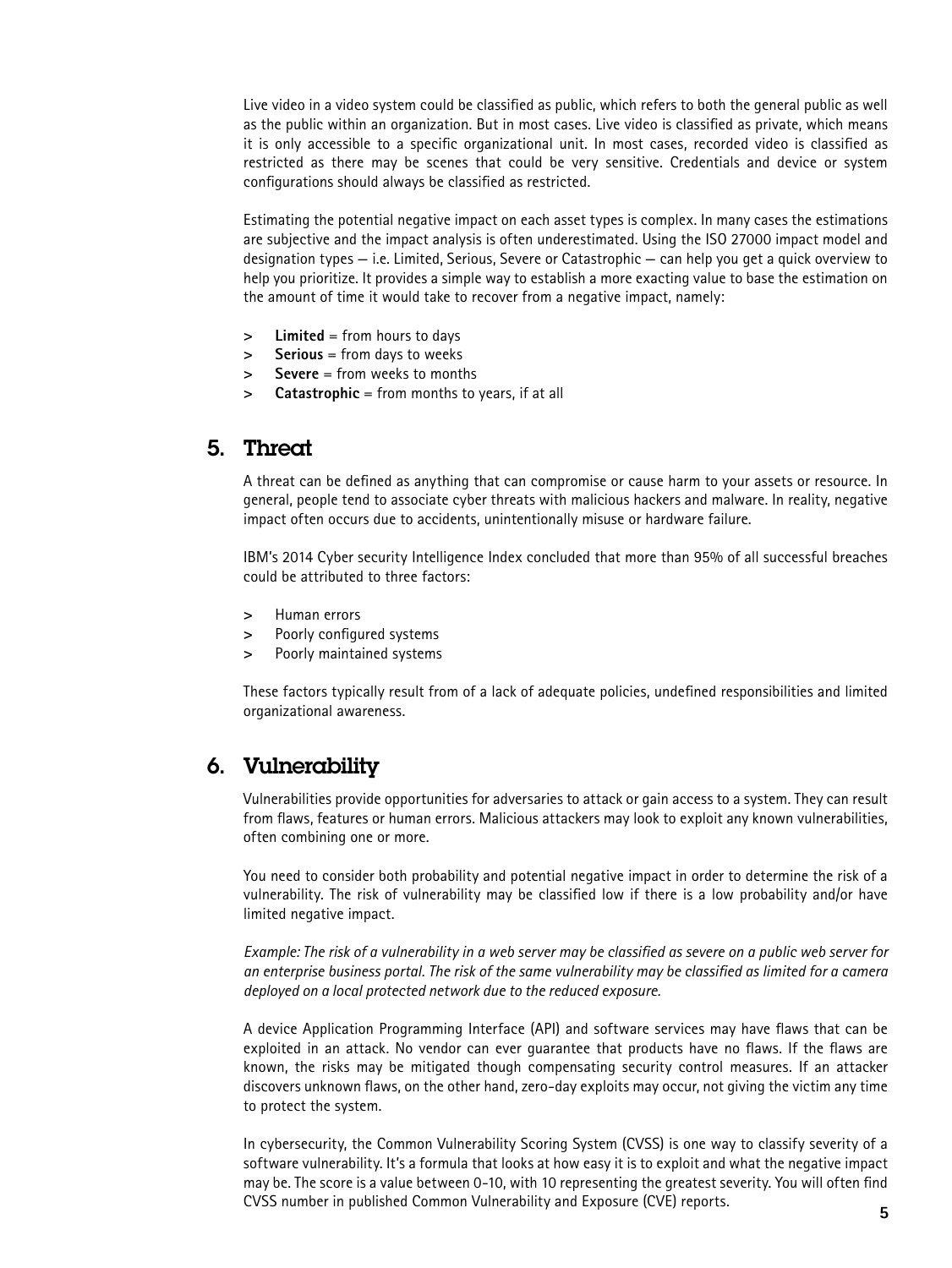Axis uses CVSS as one of the measures to determine how critical an identified vulnerability in the software/product may be.

## 7. Security controls

Security controls are safeguards or countermeasures employed to avoid, detect, counteract, or minimize security risks to physical property, information, computer systems or other assets. The processes of deploying security controls is often referred to as hardening.

Compensating security controls are alternative safeguards that can be used when it may not be possible to apply the preferred security control or when the preferred control may be too costly.

Security controls need to be continuously monitored and updated as threats, value, vulnerabilities and exposure changes over time. This requires defining and following policies and processes.

# 8. Policy

It is important to define clear policies and processes in order to achieve adequate risk reduction over the long term. A recommended approach is to work according to a well-defined IT protection standard, such as ISO 27001, NIST or similar. While this task may be overwhelming for smaller organizations, having even minimal policy and process documentation is far better than having nothing at all.

## 9. Other common terminologies

There are many other terms and concepts used in cybersecurity. The items below are common things brought up and discussed within the Axis ecosystem.

#### **9.1 Vulnerability scanning**

Vulnerability scanning is audit of a software or product which can be either automated or manual. Several tools on the market are available for performing vulnerability scanning. This audit attempts to identify if the product has services that may have known vulnerabilities associated with a specific software or service version. Vulnerability scanning can only help to identify known vulnerabilities. It is not a good measure to determine how secure a product is. A new critical vulnerability may be discovered tomorrow. The result from a vulnerability scanning needs to be assessed.

#### **9.2 Penetration testing**

Penetration testing is an authorized attack on a device/system to identify vulnerabilities and assess what type of negative impact a successful exploit may have.

#### **9.3 Common Vulnerability and Exposure (CVE)**

A simplified description of CVE is a database maintained by the Mitre Corporation. This database includes known vulnerabilities in software-based products and components. When someone discovers a vulnerability (typical security researchers), they will submit their discovery to the CVE database. In most cases they will also contact the vendor with a request to fix the vulnerability. This database helps others asses and mitigate risks. Vulnerability scanning tools will often use the CVE database to identify potential vulnerabilities. Most vulnerabilities in the CVE database have already been patched in later versions, so it does not indicate how secure a product actually is.

Common Vulnerability Scoring System (CVSS) is one way to classify the severity of a software vulnerability. It uses a formula that looks at how easily the vulnerability can be exploited and what the negative impact may be. The score is a value between 0 and 10, 10 being the most severe. You will often find the CVSS number in a published Common Vulnerability and Exposure (CVE) report. Axis uses CVSS as one of several measures to estimate how critical an identified vulnerability in the software/product may be.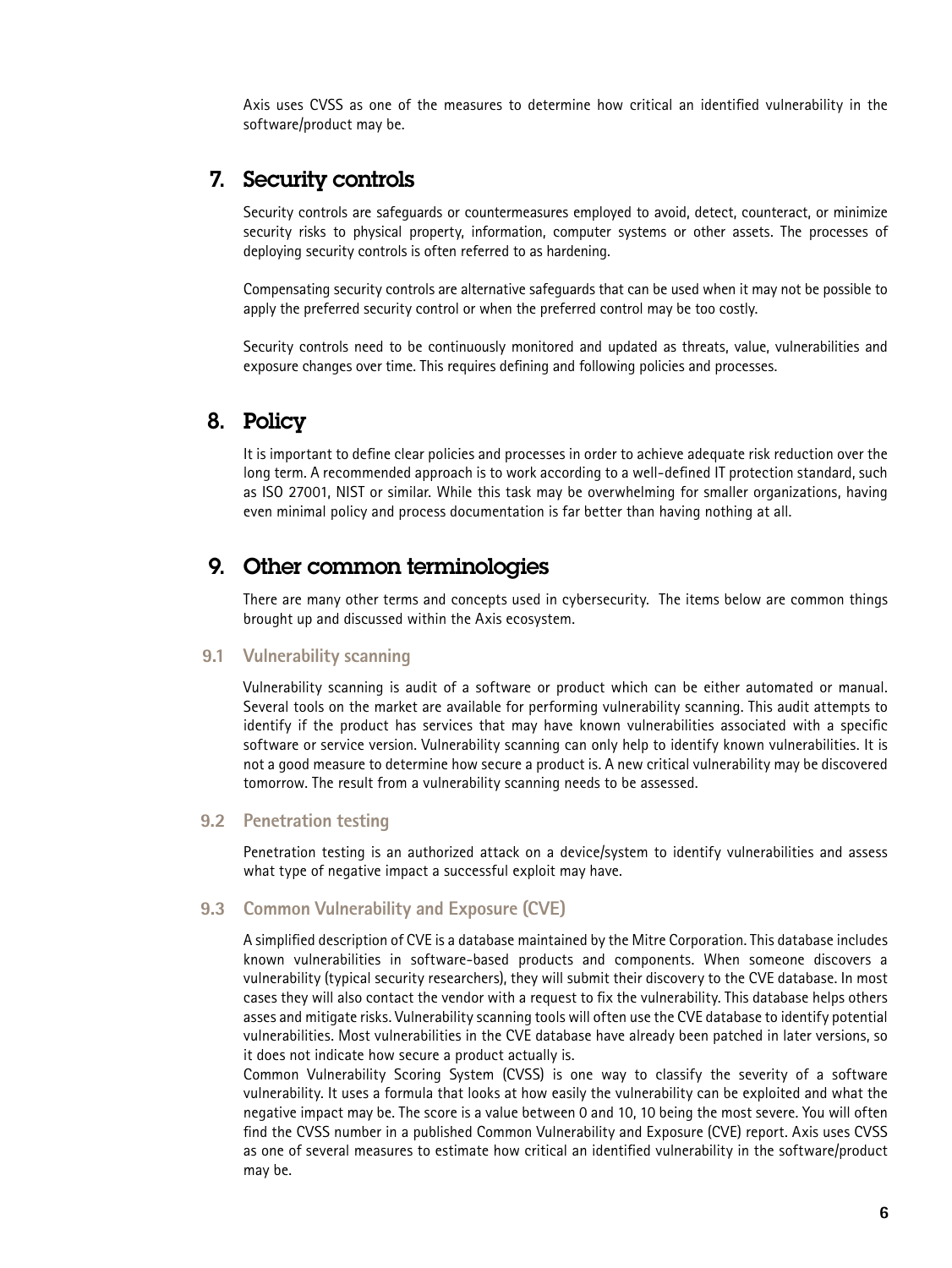Exposure also plays a role in determining the risk of a vulnerability. How easy is it for an attacker to exploit the vulnerability? This depends on the infrastructure, service exposure and daily operation. Example: The risk of a vulnerability may be classified as severe on a public web server serving an enterprise business portal. The same vulnerability could be classified as limited when used in cameras on a local protected network.

# PART TWO: CONCEPTS

# 10. Threat modeling

Threats do not arise from nowhere. There is always some motivation to compromise a system and its assets. Attacks can either be categorized as opportunistic or targeted. In cybersecurity, attackers are also referred to as adversaries that may have malicious intents — or cause harm to assets unintentionally or by accident.

The majority of cyber attacks today are opportunistic: attacks that occur just because there is a window of opportunity. In many cases, an external opportunistic attacker does not even know who the victim is. These attackers will use low-cost attack vectors such as:

- **>** Scanning open networks, services and ports
- **>** Trying to expose default or common credentials
- **>** Finding unpatched services
- **>** Sending phishing emails

Opportunistic attackers will normally not have the determination to spend time and resources on a failed attack; they quickly move along to their next attempt. Applying a standard level of protection will mitigate most risks related to opportunistic attacks.

It is harder to protect against targeted attacks, those attackers who target a specific system with a specific goal. Targeted attacks use the same low-cost attack vectors as opportunistic attackers. However, if the initial attacks fail, they are more determined and are willing to spend time and resources to use more sophisticated methods to achieve their goals. For them, it is largely about how much value is at stake.

Target attackers will often start with social engineering and spear phishing (a well-crafted email targeting a specific recipient) to gain access to the system. If those tactics fail and the value of a successful attack remains high, these attackers often further analyze the system, software or processes to find alternative exploitable vulnerabilities.

# 11. Common adversaries

Attempting to better understand the actors whom are most likely to cause harm helps you gain insights into their motives, skills and level of determination. This help prioritize which counter measures you may need to apply. Ask questions like:

- **>** "What assets are they targeting?"
- **>** "How much time and resources they are willing to spend?"
- **>** "How skilled are they?"
- **>** "What vulnerabilities will the try to exploit?"
- **>** "Which attack vectors will most likely be used?"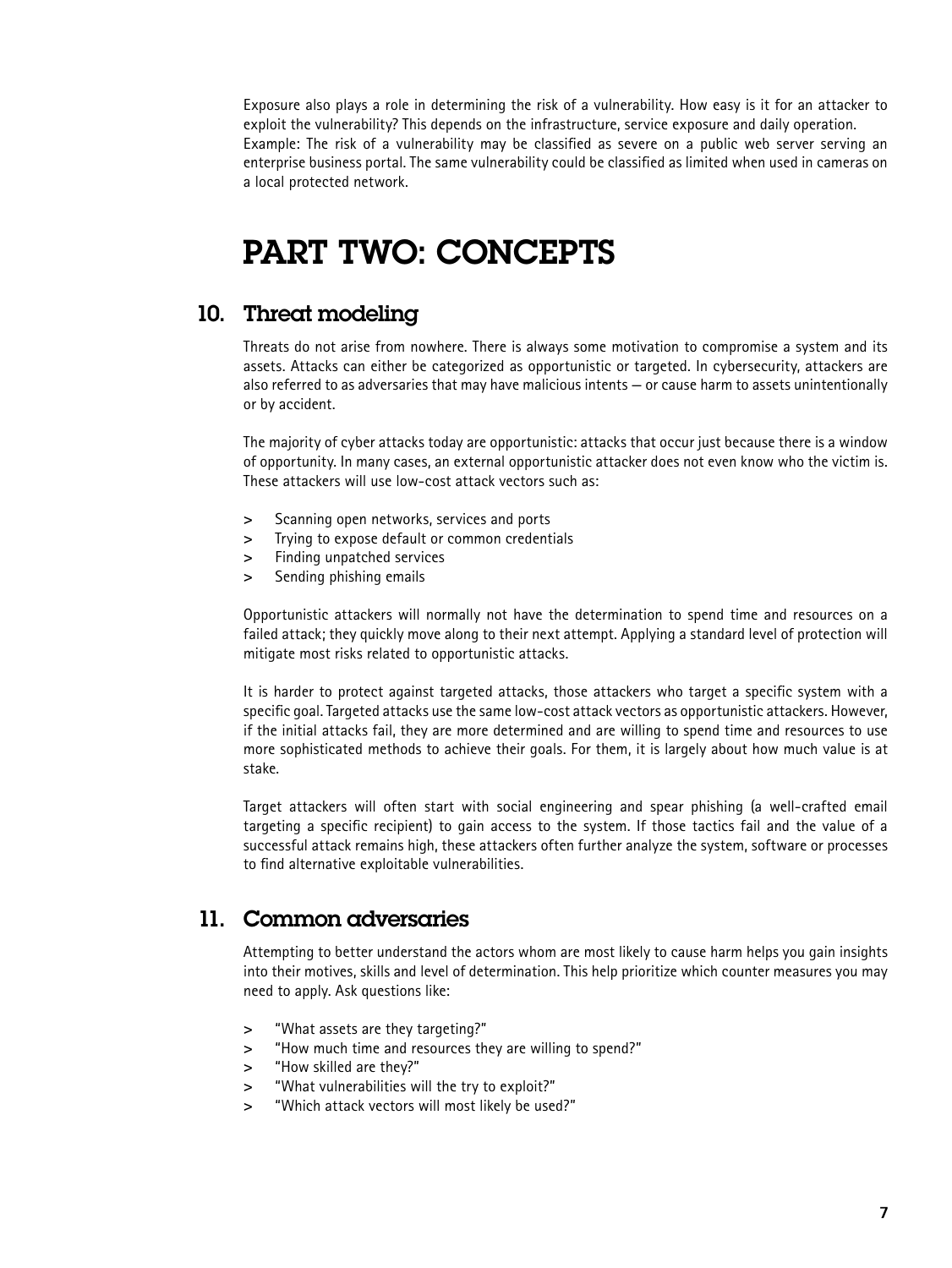The range of various types of actors typically includes the following:

- **> Near and dear:** people who may want to pry into your personal life
- **> Employees:** or people who have legitimately accessed the system, either by accident or deliberate misuse
- **> Pranksters:** people who find interfering with computer systems an enjoyable challenge
- **> Hacktivists:** people who wish to attack organizations for political or ideological motives
- **> Cybercriminals:** people interested in making money through fraud or from the sale of valuable information
- **> Industrial competitors:** entities interested in gaining an economic advantage for their companies or organizations
- **> Cyber terrorists:** people or entities that carry out an attack designed to cause alarm or panic, often for ideological or political reasons
- **> Nation states:** foreign intelligence service agents acting to either gain economic and political mileage or to inflict damage to critical information systems
- **> Individuals:** a specific person or group acting on their own where motivation may differ from the ones listed above. This could be an investigating journalist, white hat hacker or similar. White hat hackers (aka ethical hackers) may pose a threat if you rather spend your resources on hiding your flaws and vulnerabilities than fixing them.

## 12. Common organization types

The range of threats, risks and potential adversaries vary between different types of organization.

#### **12.1 Small organizations**

Small organizations typically include consumers, family businesses and non-profit organizations. Compared to other organizations, the value for an attacker is limited and the negative impact is typically on an individual level. Adversaries typically have limited skills, determination and sophistication. The common threat actors include near and dear, pranksters and opportunistic cyber criminals.

A video system may be exploited to pry on other individuals or pranksters posting video clips on social media. These organizations will often want to view video of their family, house and business from a remote location over the Internet. Internet-exposed devices add risk if not implemented with additional security controls.

#### **12.2 Local business organizations**

Local business organizations are companies, industries or institutions with a small- or medium-sized organization. They will typically outsource physical protection and IT. The cyber threats to their business include lost money, operational downtime and trust. Compared to small organizations, local businesses will have additional adversaries such as employees and hacktivists. They may also attract targeted cyber criminals.

#### **12.3 Global business organizations (enterprises)**

The difference between local and global business organization is the size, exposure and value. The potential negative impact also includes loss pf competitive advantage and intellectual property. The list of potential adversaries is extended to inlcude organized cyber criminals with increased levels of skill, sophistication and determination.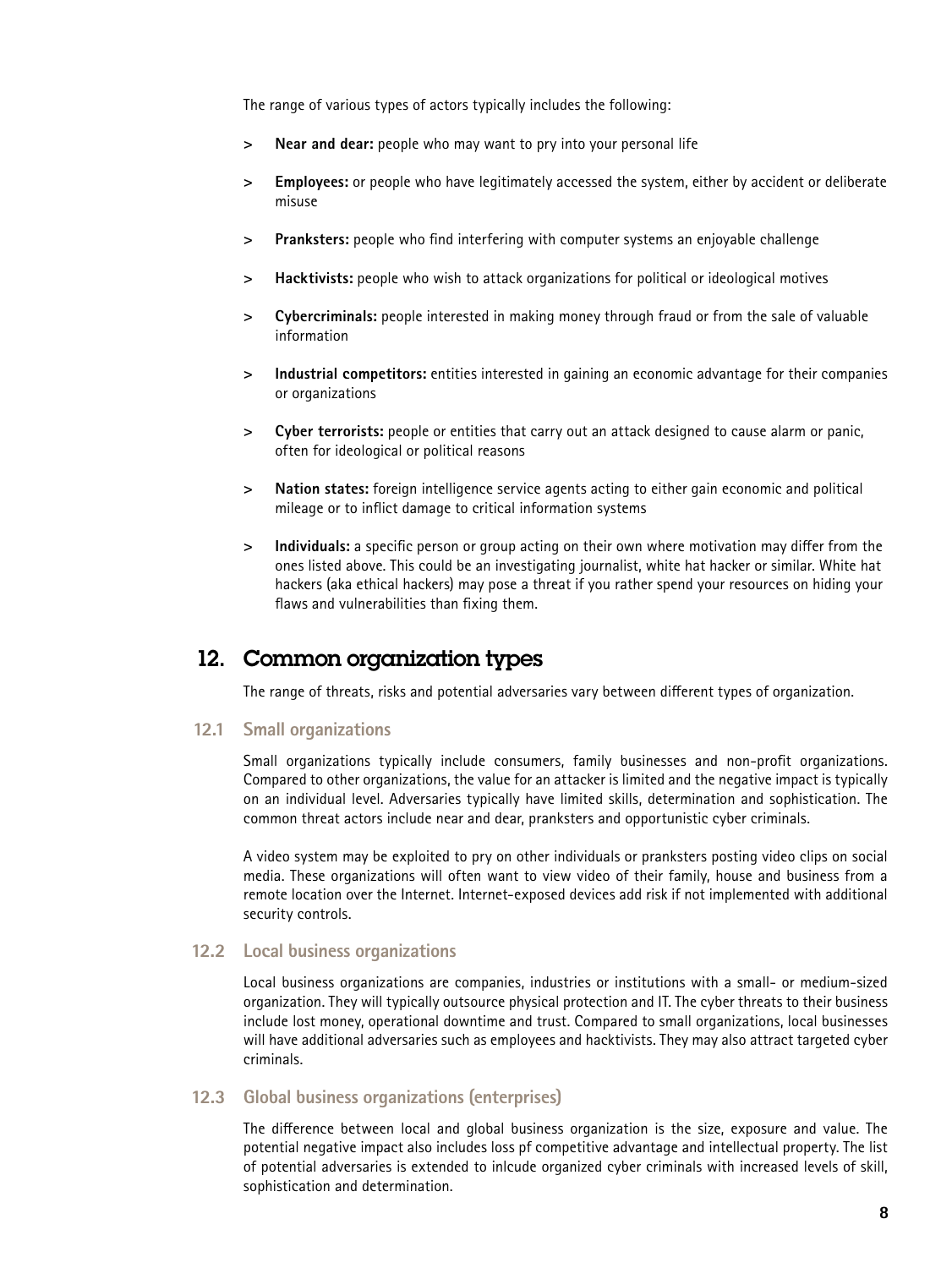#### **12.4 Critical infrastructure organizations**

Sectors such as energy, water, transportation, telecom, public health, education, police and military are all examples of critical infrastructure organizations. The negative impact of a cyber attack on critical infrastructure organizations is on a public level, which includes disrupting the flow of supplies and services essential to everyday life as well as causing general public safety concerns or panic.

Large enterprise/business companies may also be classified as a critical infrastructure organizations if an attack they suffer could impact the general public. The list of potential adversaries for critical infrastructure organizations also encompasses nation-states, hacking and cyber terrorists.

# 13. Risk assessment

The process for analyzing risk in cyberspace is the same as for physical protection. The questions to consider are as follows:

- 1. What do you want to protect?
- 2. Who do you want to protect it from?
- 3. How likely is it that you will need to protect it?
- 4. How bad are the consequences if you fail?
- 5. How much trouble are you willing to go through in order to try to prevent those consequences?

Implementing any type of protection or security control measure results in incurring some type of cost. All organizations have limited fiscal resources. If you do not know what the risks are it is very hard to estimate the budget for your protection. You will always need to accept risks but that decision needs to be a deliberate risk-based decision.

## 14. Asset assessment

The main purpose of cybersecurity is to protect data assets and network resources. You cannot protect everything. An assessment to determine which assets to prioritize for protection is required.

Some examples of assets and resources that can be protected in a camera are:

- **>** Video
- **>** Operating system
- **>** Network connectivity
- **>** Passwords
- **>** Interfaces
- **>** Device configuration

Each of these assets and resources need to be classified. It is important to understand how critical a role each of these elements has to the security of the system and what negative impact may occur if an element is compromised.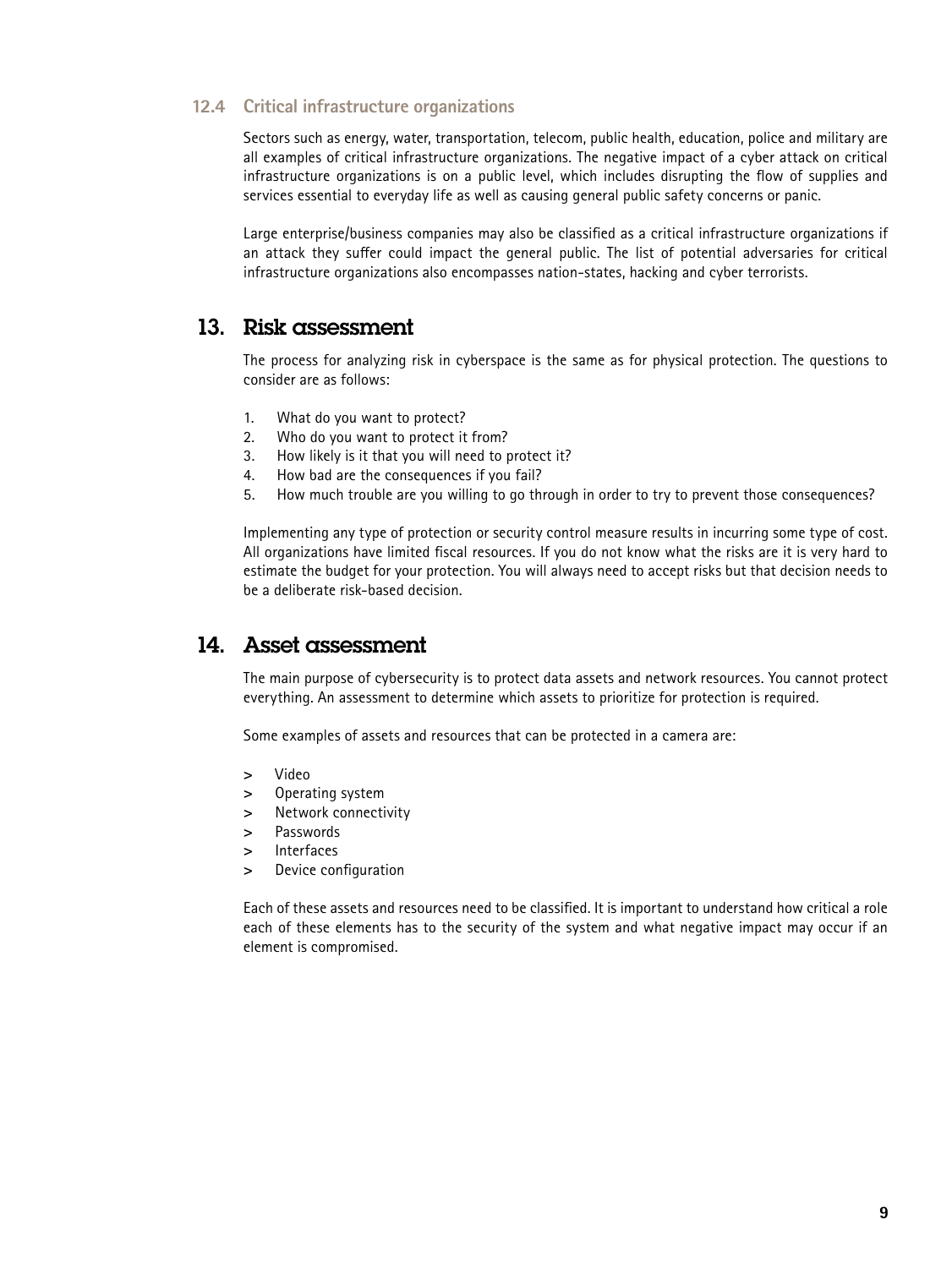# 15. Policies and processes

Hardening the system during deployment is a good start. Maintaining a limited risk level throughout the life-cycle of the system requires policies and process.

It is important to define clear policies and processes that govern usage and privileges in order to achieve adequate risk reduction for the system over the long term. A recommended approach is to work according to a well-defined IT protection standard, such as ISO 27001, NIST or similar. While this task may be overwhelming for smaller organizations, having even minimal policy and process documentation is far better than having nothing at all. This could include simple things like defining:

- **>** Roles, responsibilities and privileges
- **>** Protection levels for the system and its elements/components
- **>** System maintenance intervals
- **>** Common dos and don'ts based on best practices and common sense

# 16. Common risk reduction controls

#### **16.1 Device inventory**

A video system may have a large number of cameras. If you do not have control over the device inventory you may face challenges with device monitoring and maintenance. AXIS Device Manager is an onpremise tool that delivers an easy, cost-effective and secure way to perform device management. It lets you manage all major installation, security and maintenance tasks in batches, instead of one device at a time manually. Its device inventory makes it easy to gain an overview of and document all AXIS Devices on your network. And let you automatically identify, list and sort them based on your own criteria.

#### **16.2 User account management**

"Use a strong password" is a commonly repeated phrase. Yes, using strong passwords are important. However, a common challenge with device passwords is that they tend to spread within the organization. For example, during device maintenance someone new requests the password in order adjust something. A couple days or weeks later, someone new also has the same request. Within short many new (or temporary) users now know the password to all your devices. And you lose control over who may access them. The strength of password makes no difference in this typical scenario.

Managing devices should have multiple accounts (role-based) and temporary accounts should be created for occasional maintenance/troubleshooting. AXIS Device Manager helps you easily and efficiently manage multiple accounts and passwords for AXIS Devices. AXIS Devices belong to three different privileges levels: viewer, operator and administrator.

#### **16.3 Keeping software/firmware up to date**

All software-based products can potentially be released by it manufacturer with unknown vulnerabilities that may one day be discovered. In most cases these vulnerabilities will pose limited risk as they may be either very hard to exploit or the impact may be limited. Occasionally, however, a critical vulnerability can be discovered that escalate risk levels.

Axis development teams, process and dedicated personnel aim to reduce the risk of critical vulnerabilities in products, applications and services. Axis vulnerability management processes also includes patching and announcement of identified vulnerabilities.

Running devices with up-to-date firmware versions will mitigate common risks for devices. That is because latest firmware versions will include patches for known vulnerabilities that attackers may try to exploit. AXIS Device Manager shows you if new firmware versions are available to AXIS Devices connected to your network and efficiently deploy firmware upgrades.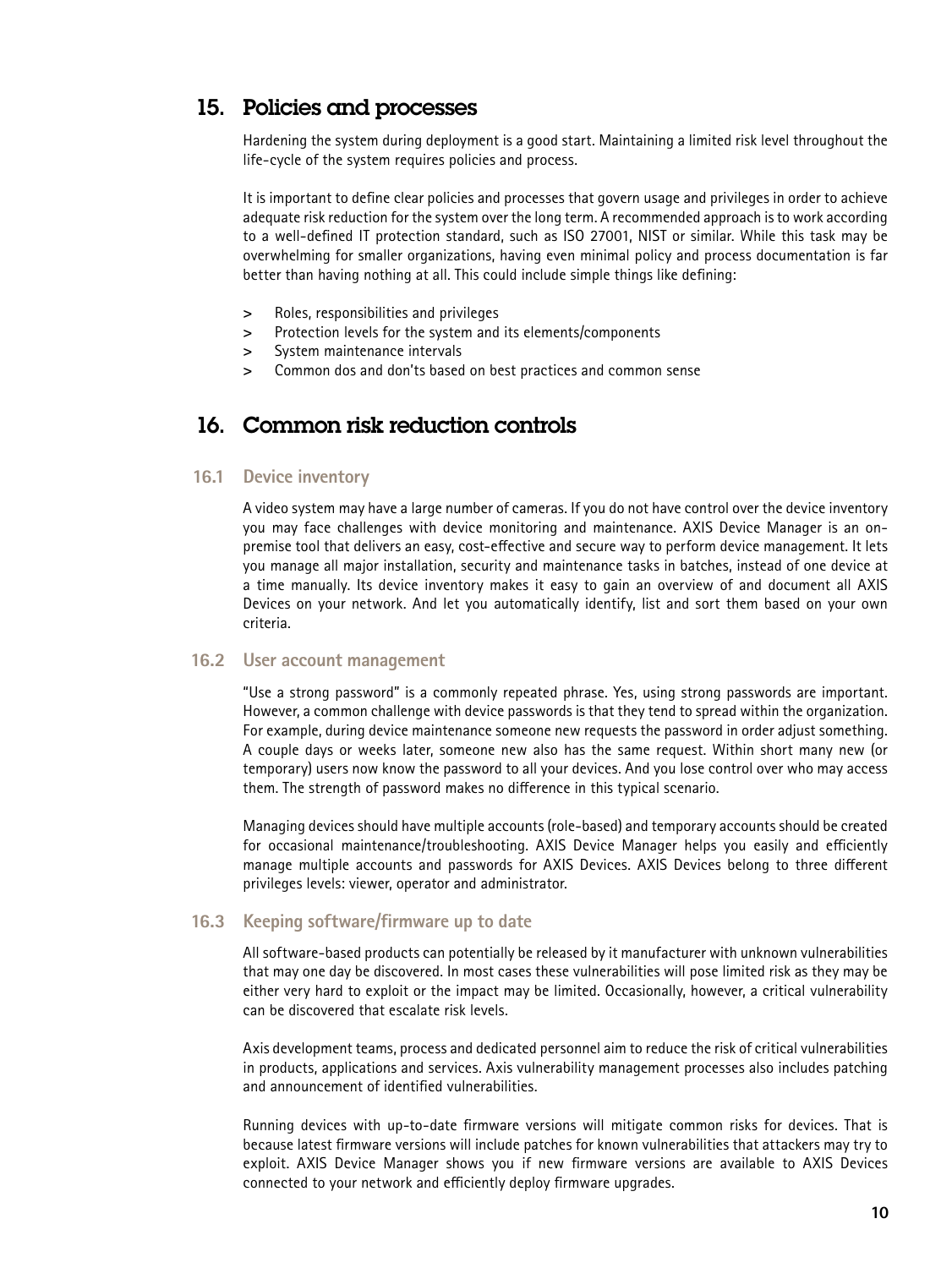#### **16.4 Limit Internet exposure (Internet-facing)**

Exposing computers or devices for public Internet access is risky. Internet-facing means that the device IP address (or port) is accessible by clients on the Internet. Any camera or other network device that is placed behind a firewall is not Internet-facing but is still able to access services on Internet, just like a computer.

The sheer volume of malicious computers on the Internet that continuously probe public IP addresses to find known, exploitable vulnerabilities is enormous. They get help from web-crawler search engines like www.shodan.io to find potential victims. Shodan probes every public IP address and provides a database of which devices or services are available on Internet. This means that all external IP addresses will eventually be indexed and the service/interface behind the address will be identified.

The most common mistake made by a small organization is to expose a camera as a public web server. These organizations will often want to view video from their business, house or store over the Internet. A common, insecure solution is to configure the router to port-forward in order to forward external requests to the camera (poking a hole in the firewall). Risk increase when an Internet-facing device is combined with a weak (or default) passwords. This combination is what hacker groups will exploit when building botnets such as Mirai.

Axis recommends small organizations to use Axis Companion for secure remote video access. Larger organizations that require remote video should use some proxy solution that does not expose the camera, just the video service. A recommendation is to always consult with your Video Management System (VMS) vendor or IT security specialist.

#### **16.5 Limit Local Area Network (LAN) exposure**

Devices on a local network are protected by a firewall that reduces risk of threats from public Internet. Reducing the exposure on a LAN will help mitigate risks from adversaries on the inside. Reducing LAN exposure will help mitigate risks related to compromised passwords, unpatched devices and bruteforce-login attacks. The following common security controls can be applied based on infrastructure and budget factors.

#### **16.5.1 Network isolation (network segmentation)**

Network isolation is a way to separate critical network resources from each other in order to reduce the risk of each of them having a negative impact on each other. This is an especially relevant tactic if different resources do not need to interact with each other — or should not. Network segmentation can be virtual (VLAN) and requires an infrastructure of managed switches, or the networks can be separated with different cabling and network gear. The decision on which type of segmentation to use depends on cost, infrastructure and policies.

#### **16.5.2 IP filtering (IP Tables)**

IP filtering acts like a local firewall in the camera. The VMS is the center of the system in a professional video system. Video clients will access live and recorded video from the VMS, never accessing a camera directly. This means that the only computer or server that should be accessing cameras during normal operations is the VMS server. The cameras can be configured with an IP filter to only respond to whitelisted IP addresses, typically the VMS server and administration clients. IP filtering helps mitigate risks if the camera password is compromised, from unpatched cameras and for brute-force attacks.

## 17. Network encryption

Network encryption should be used when traffic is transferred over unsecure networks where there is a probability of Man-In-The-Middle (MITM) attacks, such as network sniffing and network spoofing (see below). Internet is one such network. However, a LAN may also be classified as unsecure if it lacks control over which devices are present on it.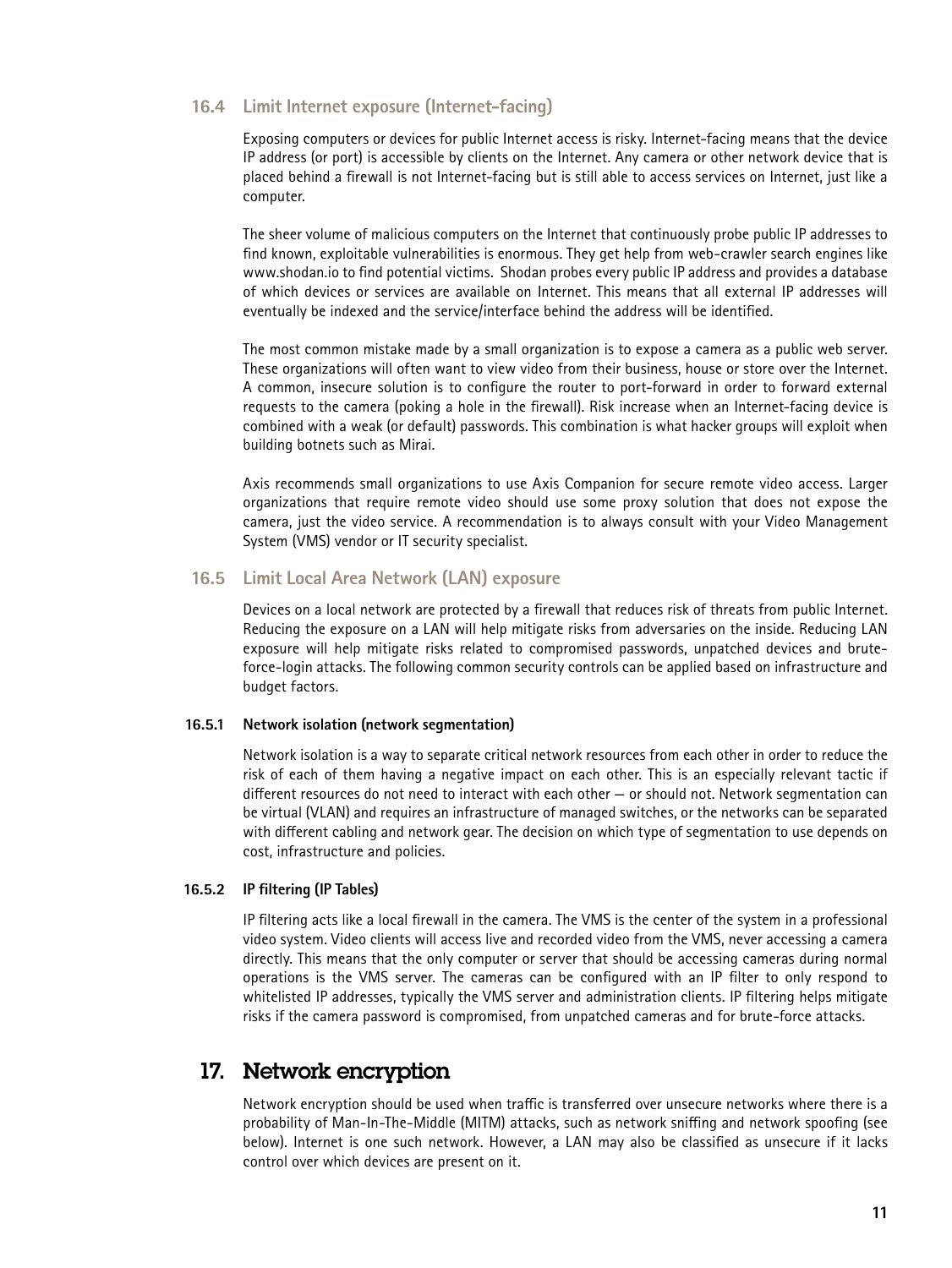Network encryption does not necessarily increase the protection for the camera, VMS or clients. Rather, it protects communication between the client, VMS and the camera. It does this by preventing information from being extracted by network traffic sniffing and by preventing data being altered during transfer.

#### **17.1 Network sniffing (HTTPS)**

All network packages sent on the network may be collected by other computers on the same network. If the payload in the packages is sent in clear text the data can be easily compromised. Never use plaintext passwords with unencrypted connections.

Axis cameras support Hyper Text Transfer Protocol Secure (HTTPS. i.e. HTTP over a secure SSL/TLS tunnel) which provides network encryption. The client also needs to support HTTPS. HTTPS will encrypt all administrative traffic (normal HTTP traffic) but not video as this is transferred over RTP/RTSP (Real-Time Protocol/Real-Time Streaming Protocol). Encrypting video requires that the VMS also supports requesting RTP tunneled over HTTPS. A recommendation is to always consult with your VMS vendor as not all systems supports. Before HTTPS can be established the camera needs to have a certificate (selfsigned or CA-signed) and HTTPS policy needs to be set. Axis products comes with self-signed certificates enabling HTTPS out-of-the-box.

#### **17.2 Network spoofing (HTTPS + CA-signed certificates)**

Self-signed certificates provide the necessity to create an encrypted HTTPS connection. There is no difference in the encryption level between self-signed or CA-signed certificates. The difference is that self-signed certificates do not protect against network spoofing, which refers to when an attacking computer tries to impersonate a legitimate server, computer or network device.

A Certificate Authority (CA) is a service that issues (sign) server certificates and needs to be installed in cameras. The VMS uses the certificate to validate the identity of the camera.

A publicly trusted CA such as Comodo and Symantec is typically used for public services, such as public web and email servers. Public trusted CA root certificates are pre-installed on clients, such as Windows, Linux, Mac and mobile devices.

A private CA is a trust point for private network services and issues certificates for private servers. The private CA root certificate needs to be installed in clients that need to validate the signed certificates in cameras. To meet demands for end-to-end encryption, the VMS also needs to have a server certificate so that video clients can validate it is accessing a legitimate VMS.

AXIS Device Manager has a built-in CA service that can cost-efficiently issue and deploy server certificates to the cameras.

# 18. IEEE 802.1X Network Access Control

Referred to as 802.1X, this standard prevents unauthorized network devices from accessing the local network. Before a device is allowed access to the network (and its resources) it needs to authenticate itself. There are different authentication methods that can be used such as MAC address (MAC filtering), user/password or client certificate.

Operating an 802.1X infrastructure is an investment. It requires managed switches and additional servers, typically RADIUS. An 802.1X infrastructure needs personnel to maintain and monitor the infrastructure.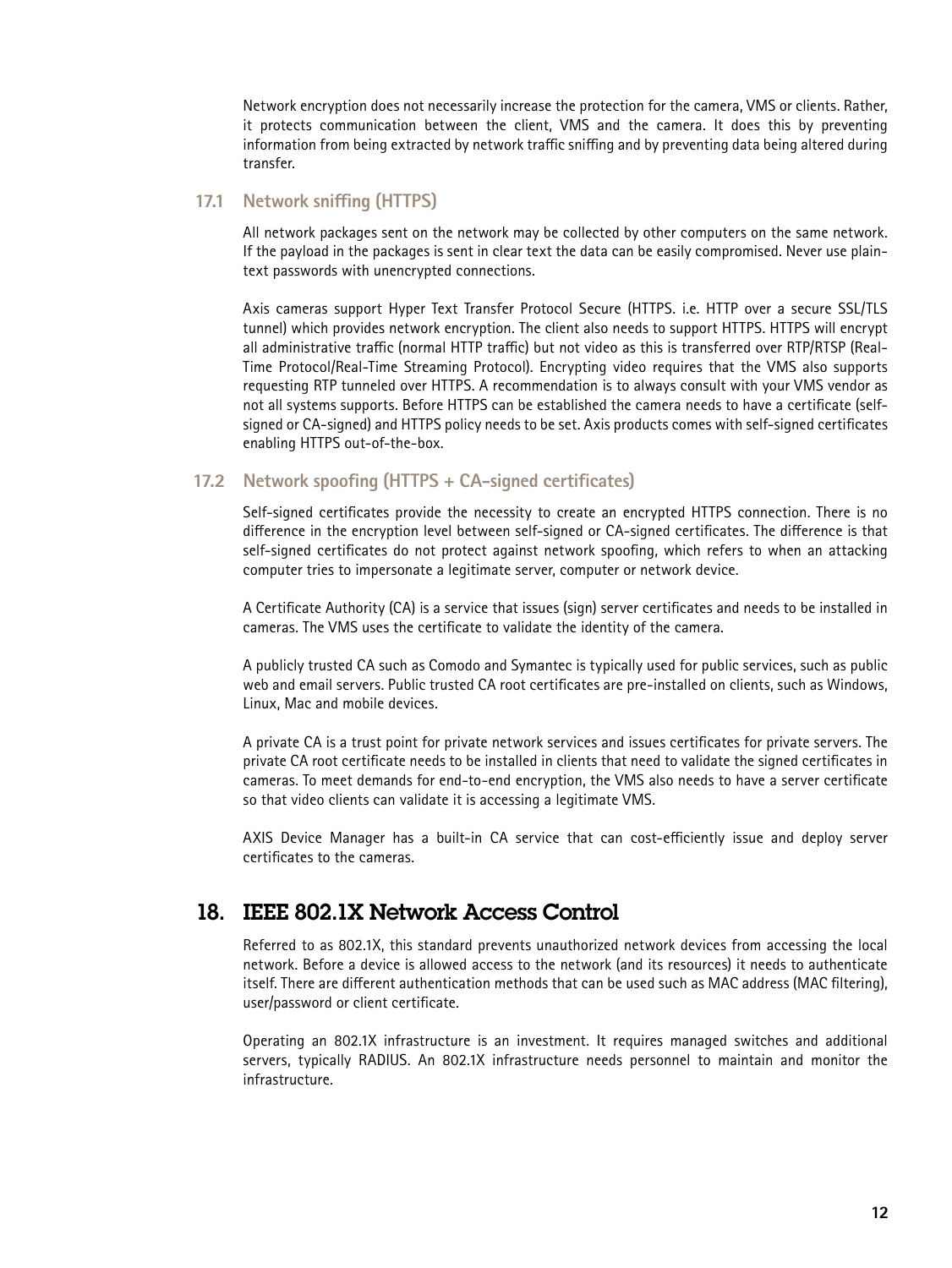Axis devices only support 802.1X EAP-TLS with certificates. When using client certificates, there must be a CA (private or public) that can issue the client certificates. AXIS Device Manager enables you to efficiently manage certificates by:

- **>** Issuing CA-signed certificates when no other CA is available
- **>** Distributing IEEE 802.1X certificates
- **>** Deploying HTTPS certificates
- **>** Monitoring certificate expiration dates
- **>** Renewing certificates prior to expiration